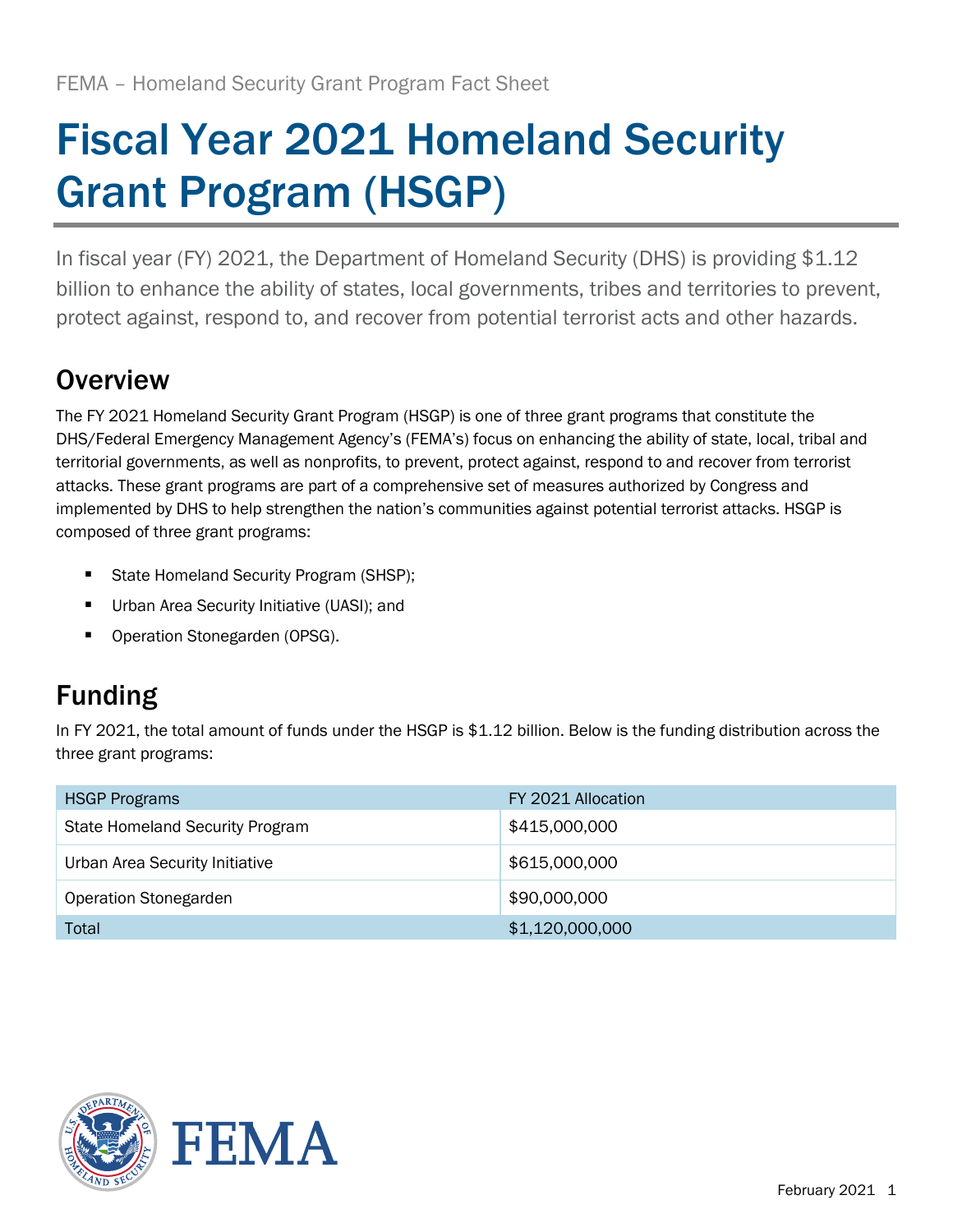# Eligibility

The State Administrative Agency (SAA) is the only entity eligible to submit HSGP applications to FEMA, including those applications submitted on behalf of UASI and OPSG applicants. All 56 states and territories, which includes any state of the United States, the District of Columbia, the Commonwealth of Puerto Rico, the U.S. Virgin Islands, Guam, American Samoa and the Commonwealth of the Northern Mariana Islands, are eligible to apply for SHSP funds. A list of eligible urban areas can be found in the FY 2021 HSGP Notice of Funding Opportunity (NOFO). Tribal governments may not apply directly for HSGP funding. However, funding may be available to tribes under SHSP and OPSG through the SAA.

Eligible high-risk urban areas for the FY 2021 UASI program have been determined through an analysis of relative risk of terrorism faced by the 100 most populous metropolitan statistical areas (MSAs) in the United States. Subawards will be made by the SAA to the designated urban areas identified in the FY 2021 HSGP NOFO. In the Joint Explanatory Statement accompanying the FY 2021 DHS appropriations act, Congress again expressed its intent that the DHS Secretary fund up to 85 percent of nationwide risk in the UASI program. In accordance with that intent, the Secretary designated 31 urban areas eligible for funding under the UASI program.

Under the FY 2021 OPSG, subrecipients eligible to apply for and receive a sub-award directly from the SAA are divided into three tiers.

- Tier 1 entities are local units of government at the county level or equivalent and federally recognized tribal governments that are on a physical border in states bordering Canada, states bordering Mexico, and states and territories with international water borders.
- Tier 2 eligible subrecipients are those not located on the physical border or international water border but are contiguous to a Tier 1 county.
- Tier 3 eligible subrecipients are those not located on the physical border or international water border but are contiguous to a Tier 2 eligible subrecipient. The tier structure is only applicable with regard to eligibility. OPSG funding allocations are based on the assessed border security risks as determined by the U.S. Border Patrol.

### Funding Guidelines

The FY 2021 allocation process for SHSP, UASI and OPSG will be as follows:

#### SHSP Allocations

For FY 2021, FEMA will award SHSP funds based on risk as determined by FEMA's relative risk methodology pursuant to the *Homeland Security Act of 2002*, as amended. Final allocations are published in the FY 2021 HSGP NOFO.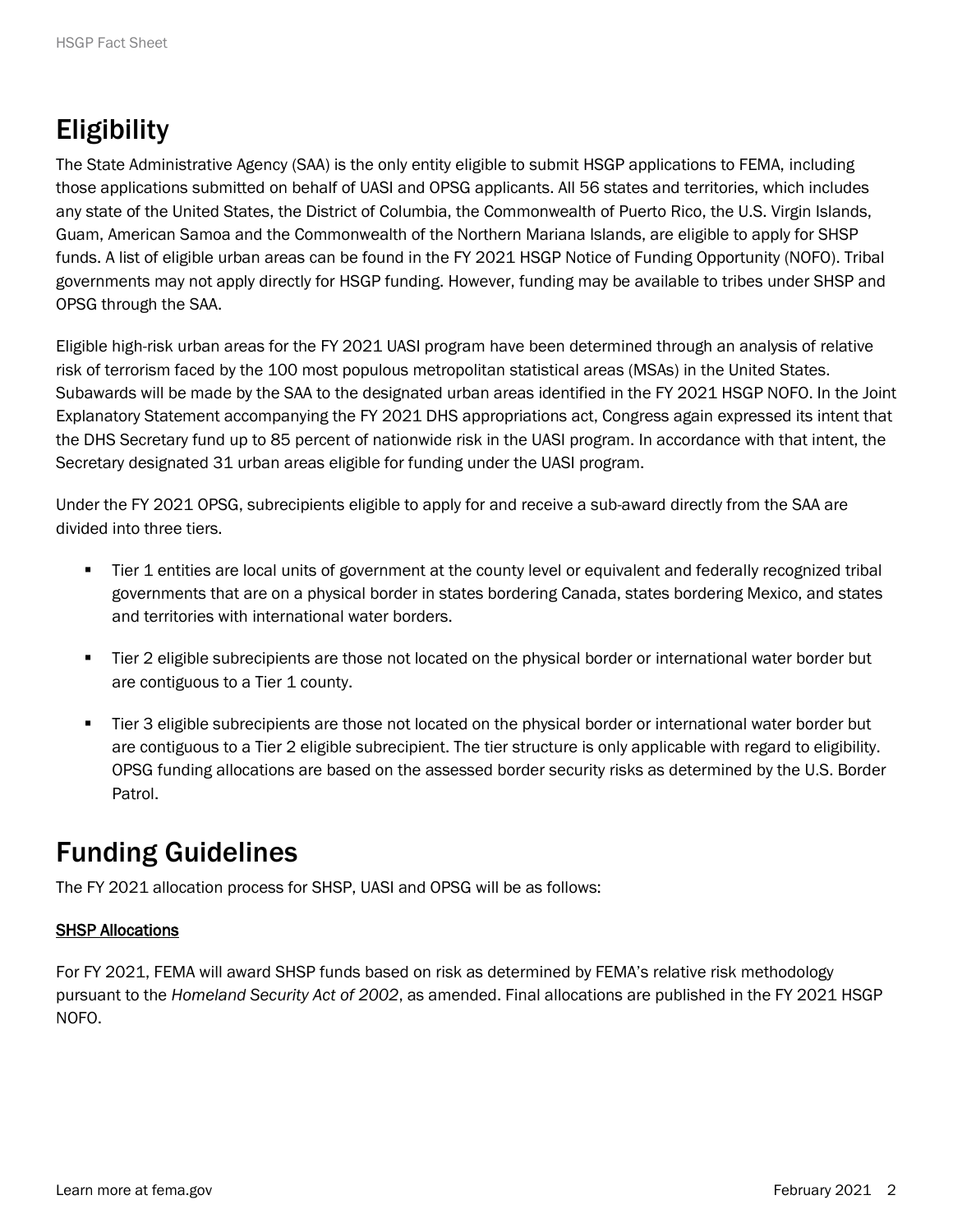#### UASI Allocations

For FY 2021, FEMA will award UASI funds based on risk as determined by FEMA's relative risk methodology pursuant to the *Homeland Security Act of 2002*, as amended. Final allocations are published in the FY 2021 HSGP NOFO.

#### OPSG Allocations

For FY 2021, FEMA will award OPSG funds based on risk and the anticipated effectiveness of the proposed use of grant funds. The FY 2021 OPSG risk assessment is designed to identify the risk to border security and to assist with the distribution of funds for the grant program. Entities eligible for funding are the state, local, and tribal law enforcement agencies that are located along the border of the United States. Final award amounts will be based on FEMA's evaluation of the effectiveness of proposed investments and projects.

#### National Priority Areas for SHSP and UASI

SHSP and UASI applicants are required to submit an Investment Justification (IJ) for each of the following five National Priority Areas and their associated minimum spend requirements:

- 1. Enhancing cybersecurity 7.5 percent;
- 2. Enhancing the protection of soft targets/crowded places 5 percent;
- 3. Enhancing information and intelligence sharing and cooperation with federal agencies, including DHS 5 percent;
- 4. Combating domestic violent extremism 7.5 percent; and
- 5. Addressing emerging threats (e.g., transnational criminal organizations, unmanned aircraft systems [UASs], weapons of mass destruction [WMDs], etc.) – 5 percent.

All projects related to the National Priority Areas must be included in the IJ. Further, each SHSP and UASI applicant must dedicate the minimum spend (identified above) as a percentage of the total SHSP and UASI allocation per National Priority Area, for a total of 30% per SHSP and UASI award. For complete details on the FY 2021 HSGP allocation process, see the FY 2021 HSGP NOFO.

### Application Process

Applying for an award under the HSGP is a multi-step process. Applicants are encouraged to register early as the registration process can take four weeks or more to complete. Registration should be done in sufficient time to ensure it does not impact your ability to meet required submission deadlines. Please refer to Section D in the FY 2021 HSGP NOFO for detailed information and instructions.